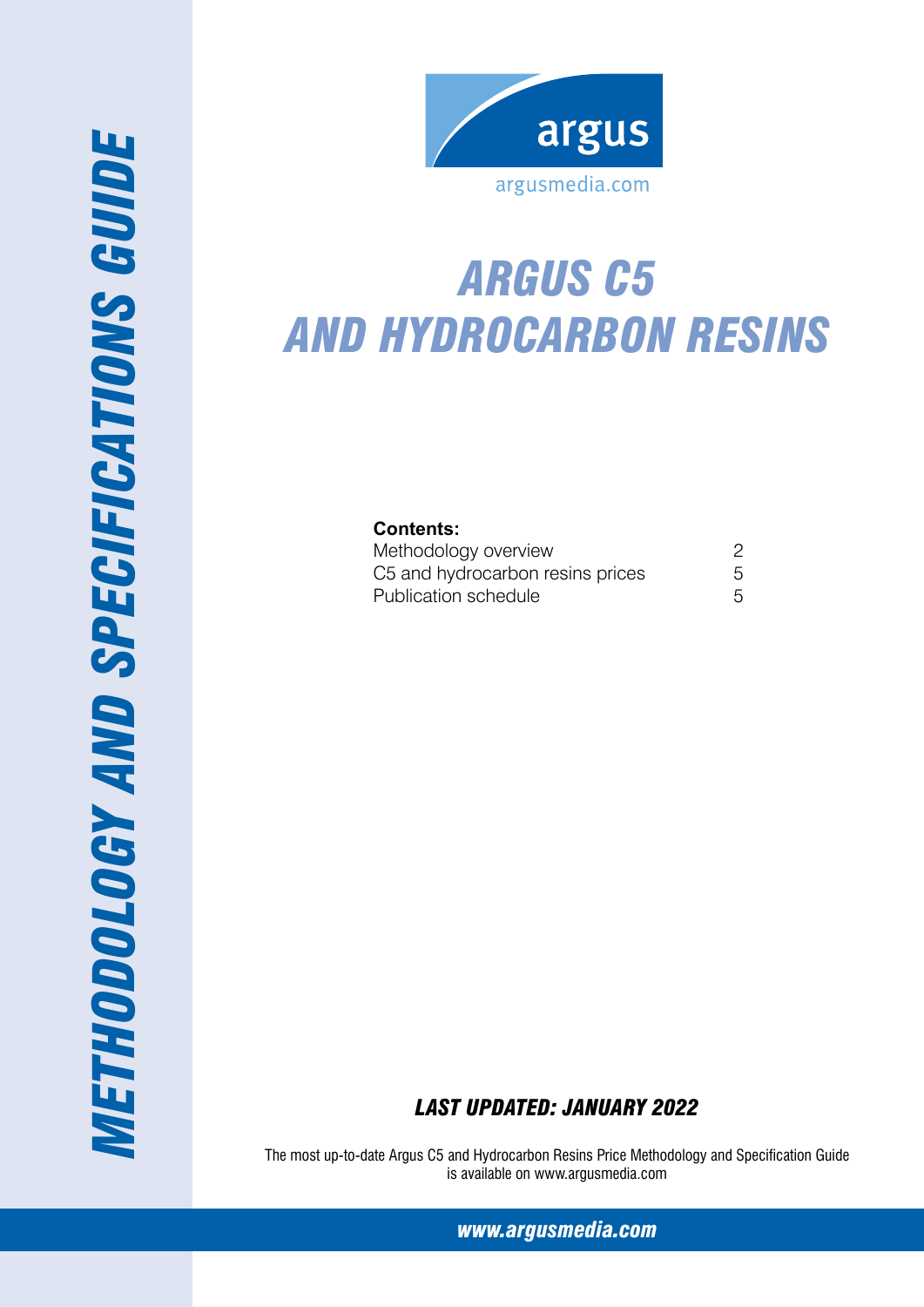# <span id="page-1-0"></span>**Methodology overview**

# **Methodology rationale**

Argus strives to construct methodologies that reflect the way the market trades. Argus aims to produce price assessments which are reliable and representative indicators of commodity market values and are free from distortion. As a result, the specific currencies, volume units, locations and other particulars of an assessment are determined by industry conventions.

In the C5 and hydrocarbon resins markets, Argus publishes physical market prices in the open market as laid out in the specifications and methodology guide. Argus uses the trading period deemed by Argus to be most appropriate, in consultation with industry, to capture market liquidity.

In order to be included in the assessment process, deals must meet the minimum volume, delivery, timing and specification requirements in our methodology. In illiquid markets, and in other cases where deemed appropriate, Argus assesses the range within which product could have traded by applying a strict process outlined later in this methodology.

# **Survey process**

Argus price assessments are informed by information received from a wide cross section of market participants, including producers, consumers and intermediaries. Argus reporters engage with the industry by proactively polling participants for market data. Argus will contact and accept market data from all credible market sources including front and back office of market participants and brokers. Argus will also receive market data from electronic trading platforms and directly from the back offices of market participants. Argus will accept market data by telephone, instant messenger, email or other means.

Argus encourages all sources of market data to submit all market data to which they are a party that falls within the Argus stated methodological criteria for the relevant assessment. Argus encourages all sources of market data to submit transaction data from back office functions.

Throughout all markets, Argus is constantly seeking to increase the number of companies willing to provide market data. Reporters are mentored and held accountable for expanding their pool of contacts. The number of entities providing market data can vary significantly from day to day based on market conditions.

For certain price assessments identified by local management, if more than 50pc of the market data involved in arriving at a price assessment is sourced from a single party the supervising editor will engage in an analysis of the market data with the primary reporter to ensure that the quality and integrity of the assessment has not been affected.

# **Market data usage**

In each market, Argus uses the methodological approach deemed to be the most reliable and representative for that market. Argus will utilise various types of market data in its methodologies, to include:

- Transactions
- Bids and offers
- Other market information, to include spread values between grades, locations, timings, and many other data.

In many markets, the relevant methodology will assign a relatively higher importance to transactions over bids and offers, and a relatively higher importance to bids and offers over other market information. Certain markets however will exist for which such a hierarchy would produce unreliable and non-representative price assessments, and so the methodology must assign a different relative importance in order to ensure the quality and integrity of the price assessment. And even in markets for which the hierarchy normally applies, certain market situations will at times emerge for which the strict hierarchy would produce non-representative prices, requiring Argus to adapt in order to publish representative prices.

# **Verification of transaction data**

Reporters carefully analyse all data submitted to the price assessment process. These data include transactions, bids, offers, volumes, counterparties, specifications and any other information that contributes materially to the determination of price. This high level of care described applies regardless of the methodology employed. Specific to transactions, bids, and offers, reporters seek to verify the price, the volume, the specifications, location basis, and counterparty. In some transactional average methodologies, reporters also examine the full array of transactions to match counterparties and arrive at a list of unique transactions. In some transactional average methodologies, full details of the transactions verified are published electronically and are accessible by subscribers. The deals are also published in the daily report.

Several tests are applied by reporters in all markets to transactional data to determine if it should be subjected to further scrutiny. If a transaction has been identified as failing such a test, it will receive further scrutiny. For assessments used to settle derivatives and for many other assessments, Argus has established internal procedures that involve escalation of inquiry within the source's company and escalating review within Argus management. Should this process determine that a transaction should be excluded from the price assessment process, the supervising editor will initiate approval and, if necessary, documentation procedures.

# **Primary tests applied by reporters**

- Transactions not transacted at arm's length, including deals between related parties or affiliates.
- Transaction prices that deviate significantly from the mean of all transactions submitted for that day.
- Transaction prices that fall outside of the generally observed lows and highs that operated throughout the trading day.
- Transactions that are suspected to be a leg of another transaction or in some way contingent on an unknown transaction.
- Single deal volumes that significantly exceed the typical transaction volume for that market.
- Transaction details that are identified by other market participants as being for any reason potentially anomalous and perceived by Argus to be as such.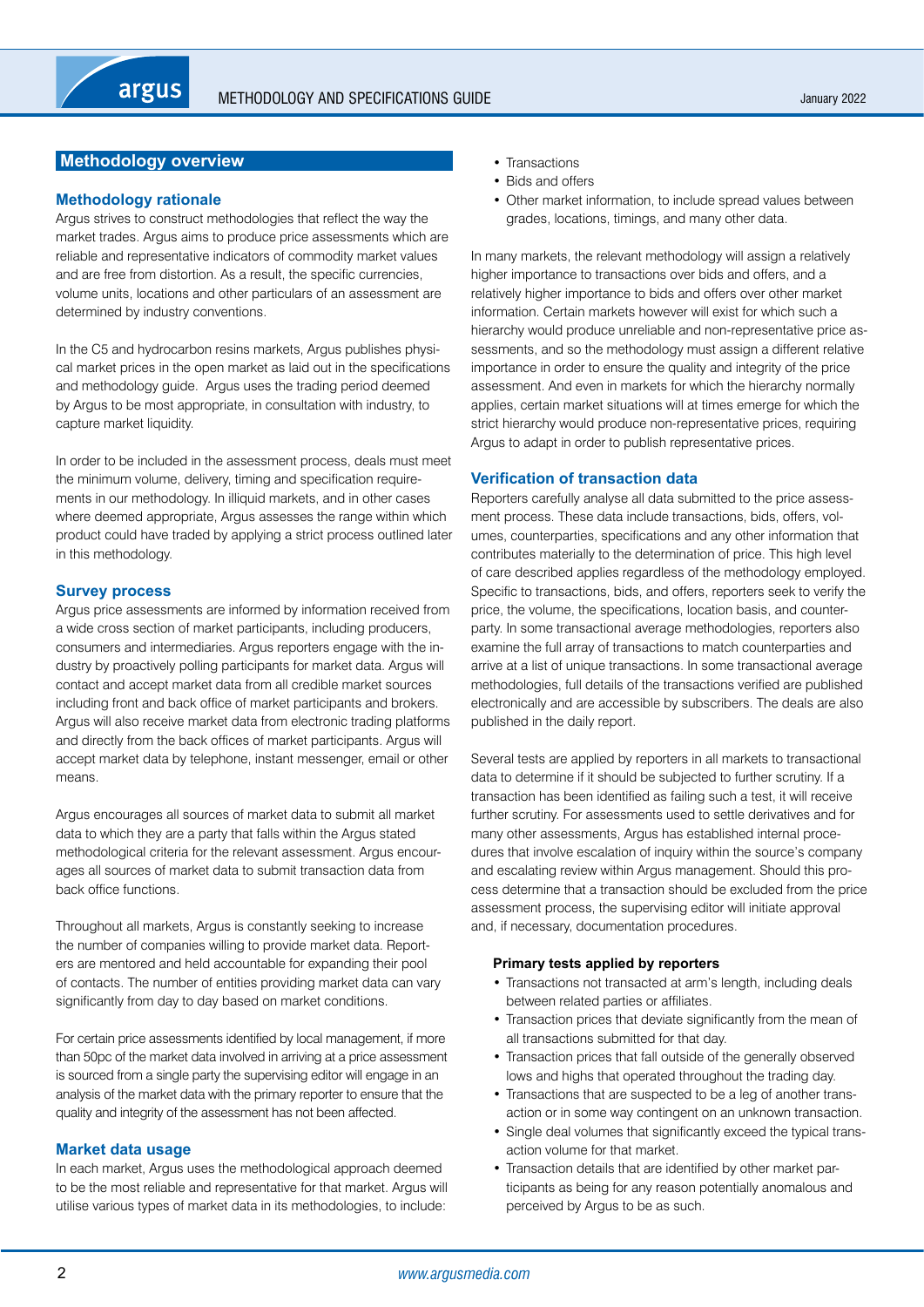- Transaction details that are reported by one counterparty differently than the other counterparty.
- Any transaction details that appear to the reporter to be illogical or to stray from the norms of trading behaviour. This could include but is not limited to divergent specifications, unusual delivery location and counterparties not typically seen.
- Transactions that involve the same counterparties, the same price and delivery dates are checked to see that they are separate deals and not one deal duplicated in Argus records.

# **Secondary tests applied by editors for transactions identified for further scrutiny**

#### **Transaction tests**

argus

- The impact of linkage of the deal to possible other transactions such as contingent legs, exchanges, options, swaps, or other derivative instruments. This will include a review of transactions in markets that the reporter may not be covering.
- The nature of disagreement between counterparties on transactional details.
- The possibility that a deal is directly linked to an offsetting transaction that is not publicly known, for example a "wash trade" which has the purpose of influencing the published price.
- The impact of non-market factors on price or volume, including distressed delivery, credit issues, scheduling issues, demurrage, or containment.

#### **Source tests**

- The credibility of the explanation provided for the outlying nature of the transaction.
- The track record of the source. Sources will be deemed more credible if they
	- Regularly provide transaction data with few errors.
	- Provide data by Argus' established deadline.
	- • Quickly respond to queries from Argus reporters.
- Have staff designated to respond to such queries.
- • How close the information receipt is to the deadline for information, and the impact of that proximity on the validation process.

# **Assessment guidelines**

When insufficient, inadequate, or no transaction information exists, or when Argus concludes that a transaction based methodology will not produce representative prices, Argus reporters will make an assessment of market value by applying intelligent judgment based on a broad array of factual market information. Reporters must use a high degree of care in gathering and validating all market data used in determining price assessments, a degree of care equal to that applying to gathering and validating transactions. The information used to form an assessment could include deals done, bids, offers, tenders, spread trades, exchange trades, fundamental supply and demand information and other inputs.

The assessment process employing judgment is rigorous, replicable, and uses widely accepted valuation metrics. These valuation metrics mirror the process used by physical commodity traders

to internally assess value prior to entering the market with a bid or offer. Applying these valuation metrics along with sound judgment significantly narrows the band within which a commodity can be assessed, and greatly increases the accuracy and consistency of the price series. The application of judgment is conducted jointly with the supervising editor, in order to be sure that guidelines below are being followed. Valuation metrics include the following:

#### Relative value transactions

Frequently transactions occur which instead of being an outright purchase or sale of a single commodity, are instead exchanges of commodities. Such transactions allow reporters to value less liquid markets against more liquid ones and establish a strong basis for the exercise of judgment.

- • Exchange one commodity for a different commodity in the same market at a negotiated value.
- Exchange delivery dates for the same commodity at a negotiated value.
- Exchange a commodity in one location for the same commodity at another location at a negotiated value.

#### Bids and offers

If a sufficient number of bids and offers populate the market, then in most cases the highest bid and the lowest offer can be assumed to define the boundaries between which a deal could be transacted.

# Comparative metrics

The relative values between compared commodities are readily discussed in the market and can be discovered through dialogue with market participants. These discussions are the precursor to negotiation and conclusion of transactions.

- Comparison to the same commodity in another market centre.
- Comparison to a more actively traded but slightly different specification commodity in the same market centre.
- • Comparison to the same commodity traded for a different delivery timing.
- Comparison to the commodity's primary feedstock or primary derived product(s).
- Comparison to trade in the same commodity but in a different modality (as in barge versus oceangoing vessel) or in a different total volume (as in full cargo load versus partial cargo load).

# **Volume minimums and transaction data thresholds**

Argus typically does not establish thresholds strictly on the basis of a count of transactions, as this could lead to unreliable and nonrepresentative assessments and because of the varying transportation infrastructure found in all commodity markets. Instead, minimum volumes are typically established which may apply to each transaction accepted, to the aggregate of transactions, to transactions which set a low or high assessment or to other volumetrically relevant parameters.

For price assessments used to settle derivatives, Argus will seek to establish minimum transaction data thresholds and when no such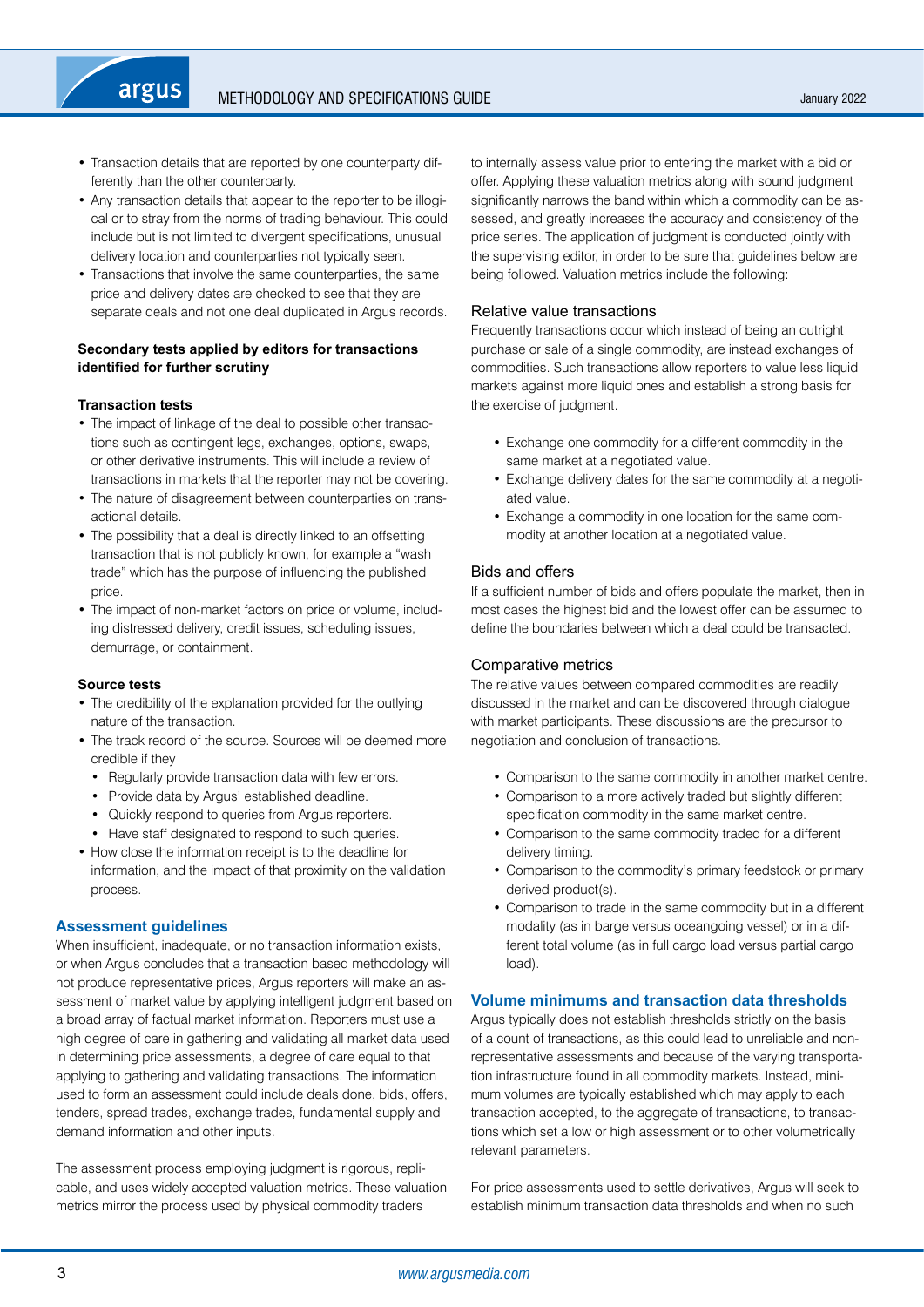

threshold can be established Argus will explain the reasons. These thresholds will often reflect the minimum volumes necessary to produce a transaction-based methodology, but may also establish minimum deal parameters for use by a methodology that is based primarily on judgment.

Should no transaction threshold exist, or should submitted data fall below this methodology's stated transaction data threshold for any reason, Argus will follow the procedures outlined elsewhere in this document regarding the exercise of judgment in the price assessment process.

#### **Transparency**

Argus values transparency in energy markets. As a result, where available, we publish lists of deals in our reports that include price, basis, counterparty and volume information. The deal tables allow subscribers to cross check and verify the deals against the prices. Argus feels transparency and openness is vital to developing confidence in the price assessment process.

#### **Swaps and forwards markets**

Argus publishes forward assessments for numerous markets. These include forward market contracts that can allow physical delivery and swaps contracts that swap a fixed price for the average of a floating published price. Argus looks at forward swaps to inform physical assessments but places primary emphasis on the physical markets.

#### **Publications and price data**

C5 and hydrocarbon resins prices are published in the Argus C5 and Hydrocarbon Resins report. Subsets of these prices appear in other Argus market reports and newsletters in various forms. The price data are available independent of the text-based report in electronic files that can feed into various databases. These price data are also supplied through various third-party data integrators. The Argus website also provides access to prices, reports and news with various web-based tools. All Argus prices are kept in a historical database and available for purchase. Contact your local Argus office for information.

A publication schedule is available at [www.argusmedia.com](https://www.argusmedia.com/)

#### **Corrections to assessments**

Argus will on occasion publish corrections to price assessments after the publication date. We will correct errors that arise from clerical mistakes, calculation errors, or a misapplication of our stated methodology. Argus will not retroactively assess markets based on new information learned after the assessments are published. We make our best effort to assess markets based on the information we gather during the trading day assessed.

# **Ethics and compliance**

Argus operates according to the best practices in the publishing field, and maintains thorough compliance procedures throughout the firm. We want to be seen as a preferred provider by our sub-scribers, who are held to equally high standards, while at the same time maintaining our editorial integrity and independence. Argus has a strict

ethics policy that applies to all staff. The policy can be found on our website at [www.argusmedia.com.](https://www.argusmedia.com/) Included in this policy are restrictions against staff trading in any energy commodity or energy related stocks, and guidelines for accepting gifts. Argus also has strict policies regarding central archiving of email and instant messenger communication, maintenance and archiving of notes, and archiving of spreadsheets and deal lists used in the price assessment process. Argus publishes prices that report and reflect prevailing levels for open-market arms length transactions (please see the [Argus](https://www.argusmedia.com/-/media/Files/governance-and-compliance/global-compliance.ashx?la=en&hash=D7D700EDAED183C15910880EDA933A50CDE8D196)  [Global Compliance Policy](https://www.argusmedia.com/-/media/Files/governance-and-compliance/global-compliance.ashx?la=en&hash=D7D700EDAED183C15910880EDA933A50CDE8D196) for a detailed definition of arms length).

#### **Consistency in the assessment process**

Argus recognises the need to have judgment consistently applied by reporters covering separate markets, and by reporters replacing existing reporters in the assessment process. In order to ensure this consistency, Argus has developed a programme of training and oversight of reporters. This programme includes:

- A global price reporting manual describing among other things the guidelines for the exercise of judgment
- Cross-training of staff between markets to ensure proper holiday and sick leave backup. Editors that float between markets to monitor staff application of best practices
- Experienced editors overseeing reporting teams are involved in daily mentoring and assisting in the application of judgment for illiquid markets
- Editors are required to sign-off on all price assessments each day, thus ensuring the consistent application of judgment.

#### **Review of methodology**

The overriding objective of any methodology is to produce price assessments which are reliable and representative indicators of commodity market values and are free from distortion. As a result, Argus editors and reporters are regularly examining our methodologies and are in regular dialogue with the industry in order to ensure that the methodologies are representative of the market being assessed. This process is integral with reporting on a given market. In addition to this ongoing review of methodology, Argus conducts reviews of all of its methodologies and methodology documents on at least an annual basis.

Argus market report editors and management will periodically and as merited initiate reviews of market coverage based on a qualitative analysis that includes measurements of liquidity, visibility of market data, consistency of market data, quality of market data and industry usage of the assessments. Report editors will review:

- Appropriateness of the methodology of existing assessments
- Termination of existing assessments
- Initiation of new assessments.

The report editor will initiate an informal process to examine viability. This process includes:

- Informal discussions with market participants
- Informal discussions with other stakeholders
- Internal review of market data